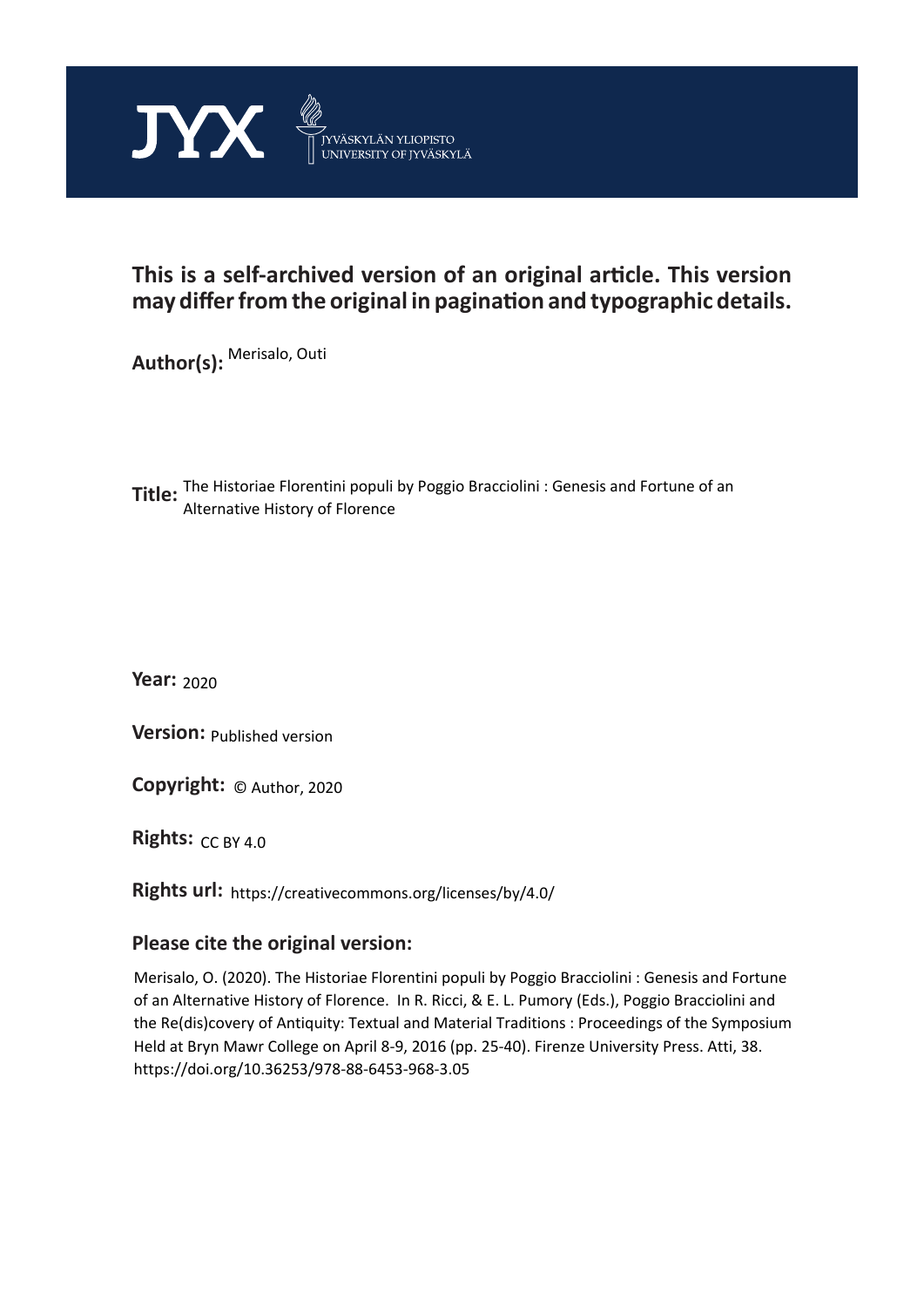# THE *HISTORIAE FLORENTINI POPULI* BY POGGIO BRACCIOLINI. GENESIS AND FORTUNE OF AN ALTERNATIVE HISTORY OF FLORENCE

### *Outi Merisalo*

Abstract: During the last years of his life, Poggio Bracciolini (1380-1459), former Apostolic Secretary and Chancellor of Florence, was working on a long text that he characterized, in a letter written in 1458, as lacking a well-defined structure. This was most probably his history of the people of Florence (*Historiae Florentini populi*, the title given in Jacopo's dedication copy to Frederick of Montefeltro, Duke of Urbino), revised and published posthumously by Poggio's son, Jacopo Bracciolini (1442-1478). Contrary to what is often assumed, Poggio's treatise was not a continuation, nor even a complement, to Leonardo Bruni's (1370-1444) official history of Florence. It concentrates on the most recent history of Florence from the fourteenth-century conflicts between Florence and Milan through Florentine expansion in Tuscany and finally reaching the mid-fifteenth century. This article will study the genesis and fortune of the work in the context of Poggio's literary output and the manuscript evidence from the mid-fifteenth century until the first printed edition of the Latin-language text by G.B. Recanati in 1715.

Keywords: Florence, Italian humanism, manuscript tradition, historiography, Medici

## *1. The Genesis of the Historiae Florentini populi*

The last years of Poggio Bracciolini's long life were marked by a reversal of fortune that left him at odds with the Medici regime. After decades of faithful service to Cosimo the Elder (1389-1464), he had been appointed Chancellor of the Republic, a successor to his friend Carlo Marsuppini (1399-1453). Only three years later, in 1456, he was relieved of his duties due to the chaotic state of the Chancellery, the direction of which had proved to exceed his interest and capacities<sup>1</sup>.

In the summer of 1458, Poggio alluded to a work he was preparing:

But while many things may be listed as having delayed my writing, one thing has been left unsaid. It has rather long kept me particularly busy, as, the end approaching, I willingly and industriously set out to finish the work that I had begun and for which, as it happens with weaving a web, I had only put the threads in place. It is still lacking a well-defined structure, but I hope to complete it soon. Of course, we are told to revise our text several times before publication in order not to expose ourselves to slanderers. This reason has kept me from attending to other business<sup>2</sup>.

<sup>2</sup> All translations are mine unless otherwise indicated. Original Latin text: «Sed cum multa recenseantur, a quibus proficisci potuerit scribendi tarditas, una omissa res

 $^{\rm 1}$  For Poggio and the Medici, see Field, 2017: 284ff; Black, 1985: 170; also see Fubini, 1990: 298.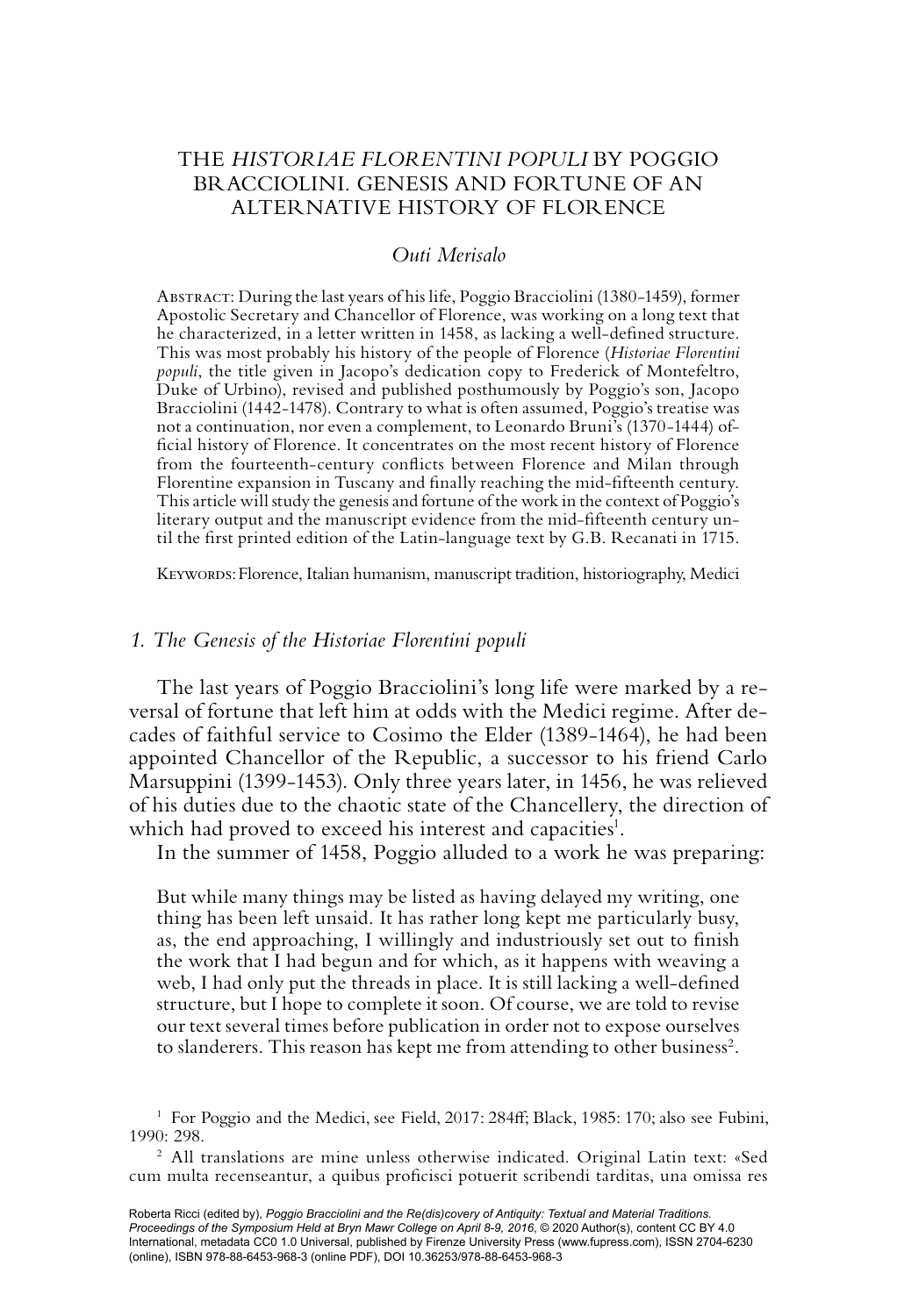#### 26 *Outi Merisalo*

While Poggio is conscious of his time rapidly coming to an end («cum finis iam adesset»), he is doing his utmost to finish the work he had started on. This work is far from complete: he has started weaving («tantummodo sum orsus») a web («tela»), but this work lacks «textura»3 *.* The word «textura» is rare in ancient texts. It occurs seven times in Lucretius and a few times in Plautus, Propertius, Lucan, Seneca minor, Ammianus Marcellinus and Martianus Capella. Its sense ranges from 'spider's web' (Plautus and Seneca) to 'structure' (Lucan and Ammianus). Lucretius uses this term for the structure of the universe<sup>4</sup>. In the sense 'construction, structure', it may also be found in the Vulgate<sup>5</sup>. Consequently, it seems to refer here to a well-defined, finished structure. Poggio is preoccupied with the reception of the text, throwing in a possible reference to Horace6 , then mentions his fear of «detractores», no doubt in reference to his recent skirmishes with Valla and his disciples<sup>7</sup>, which stimulates him to refine his text with particular care. He expresses his confidence in managing to finish his task in near future («sed ea brevi, ut spero, perficietur»).

As far as we know, Poggio was not busy with anything else of this importance in the period preceding his death. Consequently, the «opus absolvendum» is most probably the *Historiae Florentini populi*, a history of the Florentine people from the middle of the fourteenth century, with a brief treatment of Antiquity and the Middle Ages<sup>8</sup>.

est, que precipua me occupatum tenuit diutius in scribendo, ut cum finis iam adesset, cupidus ac studiosus incubui ad absolvendum inceptum opus, quod, tanquam in tela accidit, tantummodo sum orsus. Textura adhuc caret; sed ea brevi, ut spero, perficietur. Sepius enim repetere iubemur que scribimus antequam edantur, ne qua detur detractoribus obloquendi occasio. Hec causa extitit que me ab reliquis distraheret curis», Letter to Domenico Capranica, *Ep.* 9.45.7-19, Bracciolini, 1984<br><sup>3</sup> For metaphorical uses of the more common derivates of *texere*, see Viljamaa, 2007.

<sup>4</sup> E.g. Lewis & Short 1879: «s.v. textura»*:* «A web, texture»: *aranearum*, Plt. *Stich*. 2, 2, 24; *Minervae*, Prop. 4 (5), 5, 23; *Sen*. Ep. 20.121.22 («Non vides quam nulli mortalium imitabilis illa aranei textura»); figuratively, 'a construction, structure': «quam tenui constet textura (*i.e.* animi natura)», Lucr. 3.209; Luc. 9.777 («uincula neruorum et laterum textura»); Amm. 23.4.1 («contegitur coriis bubulis virgarumque recenti textura atque limo asperguntur»).

<sup>5</sup> Jerome, *Vulg. Ex*. 28.8, «ipsaque textura et cuncta operis varietas erit ex auro et hyacintho et purpura coccoque bis tincto et bysso retorta», and 15. 6 *Ars poetica* (1863), 386-90: «Siquid tamen olim / scripseris, in Maeci descendat

iudicis auris / et patris et nostras, nonumque prematur in annum /membranis intus positis; delere licebit / quod non edideris; nescit uox missa reuerti»; translated by Smart & Buckley: «But if ever you shall write any thing, let it be submitted to the ears of Metius [Tarpa], who is a judge, and your father's, and mine; and let it be suppressed till the ninth year, your papers being laid up within your own custody. You will have it in your power to blot out what you have not made public: a word once sent abroad can never return».

<sup>7</sup> For the famous exchange of invectives, see Merisalo, 2006: 67-76.

<sup>8</sup> Contrary to what is often assumed, Poggio's treatise was not a continuation, nor even a complement, to Leonardo Bruni's (1370-1444) official history of Florence. For Poggio's friendship and somewhat ambivalent attitude to Bruni, see now Field, 2017: 293.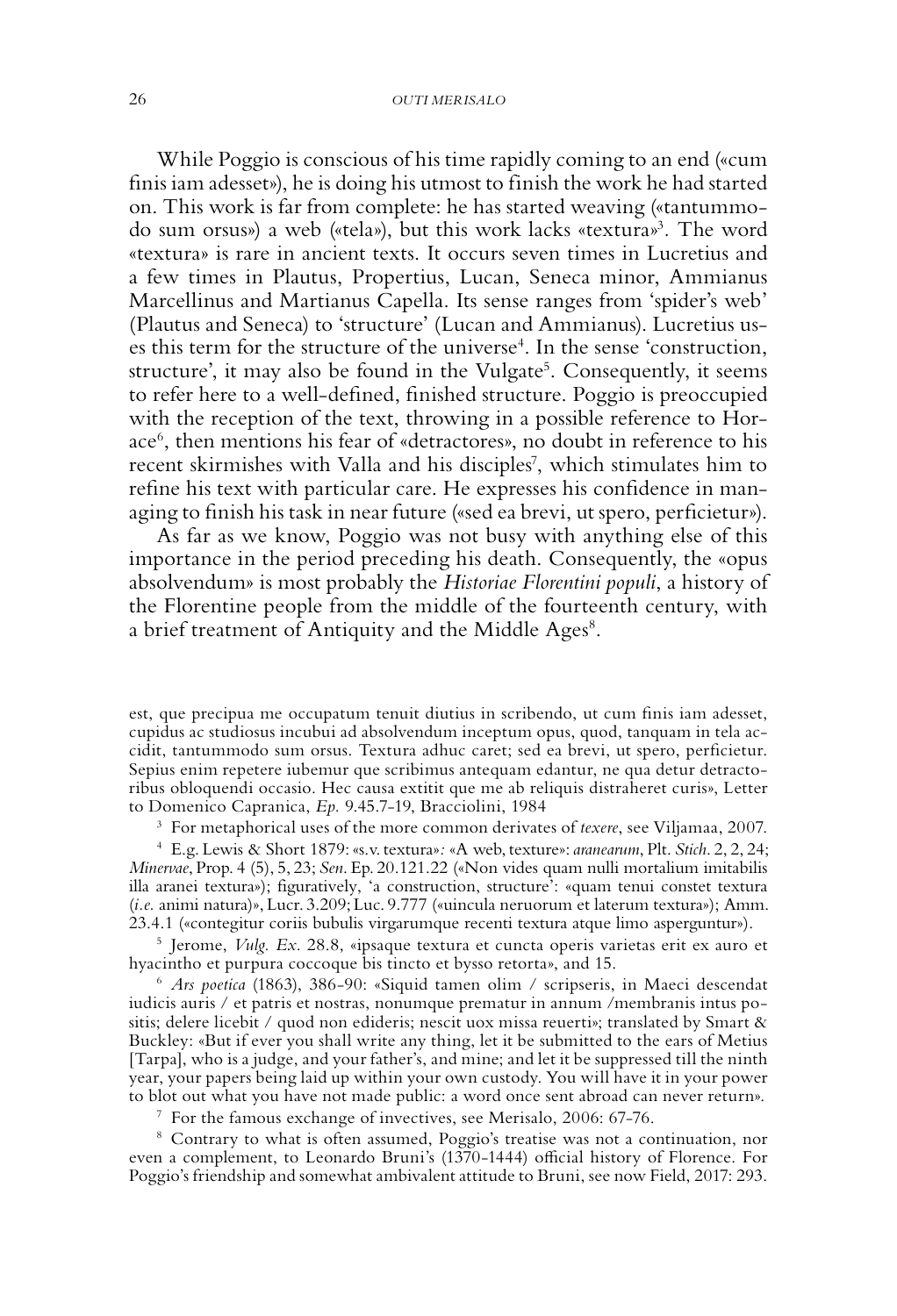#### *2. Jacopo di Poggio's Edition: The Manuscript Tradition*

Poggio's last work has been transmitted in five manuscripts, three of which are datable to the fifteenth century and two to the sixteenth century. Two of the fifteenth-century copies are Florentine luxury manuscripts, and one, maybe the most interesting, is a modest paper manuscript also originating in Florence. Four manuscripts transmit a text which is quite obviously an edition of Poggio's work by his son Jacopo (1442- 1478), a talented Latin author, an exquisite humanist scribe and one of the unfortunate members of the Pazzi conspiracy of 1478<sup>9</sup>.

In 147210 Jacopo published Poggio's text, entitled *Historiae Florentini populi*11*,* with a dedicatory letter to his father's old friend, Frederick of Montefeltro, Duke of Urbino. In the dedicatory letter, Jacopo gives the following information on the genesis of the text:

Poggio, getting on in years, retiring, as it were, from business, was given leave by the Pope to return from Rome to his native country. In order to enhance the memory of such an eminent city he wrote the first draft of a history of Florence from the first war with John, Archbishop of Milan, until the peace made with Alfonso through the mediation of Pope Nicholas. He left this work incomplete at his death<sup>12</sup>.

Jacopo here uses the term «commentarium», emphasizing the incomplete character<sup>13</sup> of the text left behind by Poggio, «morte preventus».

<sup>9</sup> For Jacopo's biography, see Merisalo, 2013b: 57-64, and Merisalo, 2013a: 131-36 with inclusive bibliography (in particular Bausi, 2011: 131-32).

<sup>10</sup> The edition may be dated on the basis of the following passage of the dedicatory letter: «And since this year, thanks to your valour, the Volaterrans, a most ancient people of Etruria, who, trusting the difficult mountain ground and the very nature of the site, had rebelled against us, were subjected to our power»; «Cumque hoc anno tua uirtute Volaterrani, antiquissima Etrurie ciuitas, montis asperitate et loci natura freti imperio nostro rebelles sub iugum uenerint», quoted according to Venice, Biblioteca Nazionale Marciana, ms. lat. Z.392(=1684), f. 4 (see below). Frederick's siege of Volterra took place in 1472.

<sup>11</sup> This is the title in Vatican City, Biblioteca Apostolica Vaticana, ms. Urb. lat. 491, folio 5r as well as ms. lat. Z. 392 (= $1684$ ), folio 4r. In Urb. lat. 491, the title of the preface, however, has the variant «Iacobi Poggii Florentini in historias Florentinas Poggii patris. prohemium» on folio 1r. The title is always in the plural.

<sup>12</sup> «Poggius enim ingrauescente etate tamquam emeritis stipendiis, cum Roma, ubi magna cum laude uixerat, uenia a Pontifice impetrata in patriam reuertisset, ut memorie tante urbis consuleret, inter priuata publicaque negocia commentaria rerum Florentinarum, a primo bello cum Iohanne Mediolanensi Archiepiscopo usque ad pacem cum Alfonso per Nicolaum pontificem factam**,** morte preuentus reliquit», ms. lat. Z.392 (=1684), f. 3v.

<sup>13</sup> Lewis & Short, 1879: «s.v. commentarius», «As the title of a book on any subject, but esp. historical, which is only sketched down or written without care», the bestknown examples being no doubt Caesar's *Gallic War* (*Commentarii de bello Gallico*). The neuter plural «commentaria» may be interpreted as «commentary-type account»; for a parallel, see e.g. Cicero, *Brutus* 44.164.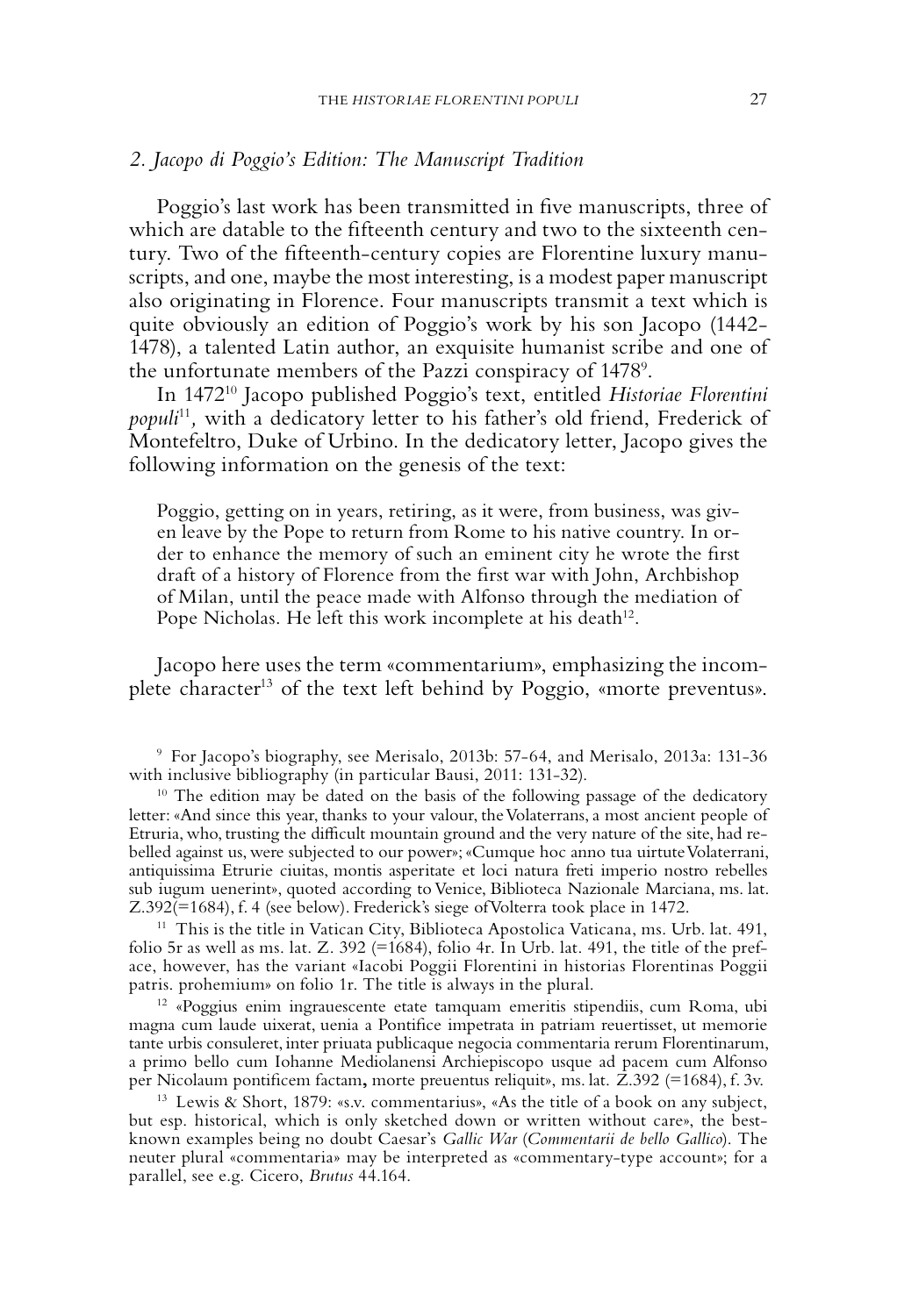Despite his hopes of finishing the *Historiae*, Poggio quite obviously had not succeeded in perfecting his «textura»14. The same information is provided by the dedicatory letter in Jacopo's vernacular translation of this edition (see below).

Since our father had written in his old age, to the glory and honour of his native country, a history of Florence from the first war with Archbishop John Visconti in 1350 until the peace made with Naples and King Alfonso, and he had left that work incomplete at his death<sup>15</sup>.

Frederick's dedication copy, Vatican City, Biblioteca Apostolica Vaticana, ms. Urb. lat. 49116, is a luxury manuscript copied by Gundisalvus Hispanus, who identified himself on f. 163v by the colophon «Deo gratias. G. Hispanus». This was the apostolic protonotary Gundissalvus Fernandez de Heredia (d. 1511). After studies of Canon Law at Pisa in 1473-1474, he was ordained bishop of Barcelona in 1478 and of Tarragona in 1490. He is known to have worked as a member of the team of scribes used by Vespasiano da Bisticci, responsible for producing one manuscript for Frederick of Montefeltro between 1469 and 1474, and two between 1475 and 1482. He was also the scribe for three manuscripts for Matthias Corvinus, King of Hungary, for four manuscripts for Lorenzo de' Medici, two for Pierfrancesco de' Medici and two for Alfonso, Duke of Calabria, son of King Ferdinand (de la Mare, 1985: 503n31). Jacopo's stylish humanistic hand is also present in the margins of almost every leaf<sup>17</sup>. The volume is richly decorated by the Master of the Hamilton Xenophon, who was active between 1460 and 1480, and worked in the workshop of Francesco d'Antonio del Chierico in Florence at least until 1478. The Master also collaborated in the decoration of the celebrated Urbino Bible (Vatican City, Biblioteca Apostolica Vaticana, ms. Urb. lat. 1)<sup>18</sup>.

The version of the *Historiae Florentini populi* consists of eight books, preceded by Jacopo's dedicatory letter. Jacopo presents remarks on the usefulness of history:

 $^{14}$  This does not exclude Poggio making his materials available to other scholars, cf. Rubinstein, 1958-1964: 20 and note.

<sup>15</sup> «Auendo adumque nostro padre nella ultima eta, per gloria et honore della patria, scripta una hystoria fiorentina dalla prima guerra auuta collo arciuescouo Giouanni de Bisconti nel McccL.ta : fino alla pace facta a Napoli appresso al Re Alfonso, et quella preuenuto dalla morte lasciata inperfecta», Florence, Biblioteca Nazionale Centrale, ms. Palatino Baldovinetti 62, f. 2v.

<sup>16</sup> Digitized at https://digi.vatlib.it/view/ms.S\_Urb.lat.491.

<sup>17</sup> Cf. Michelini Tocci, 1981: 527 and n74 as well as de la Mare, 1985: 503n31.

<sup>18</sup> Garzelli, 1985: 1.157ff. See also Ferretti (2003), who identifies Francesco Rosselli as a collaborator for the decoration of the manuscript.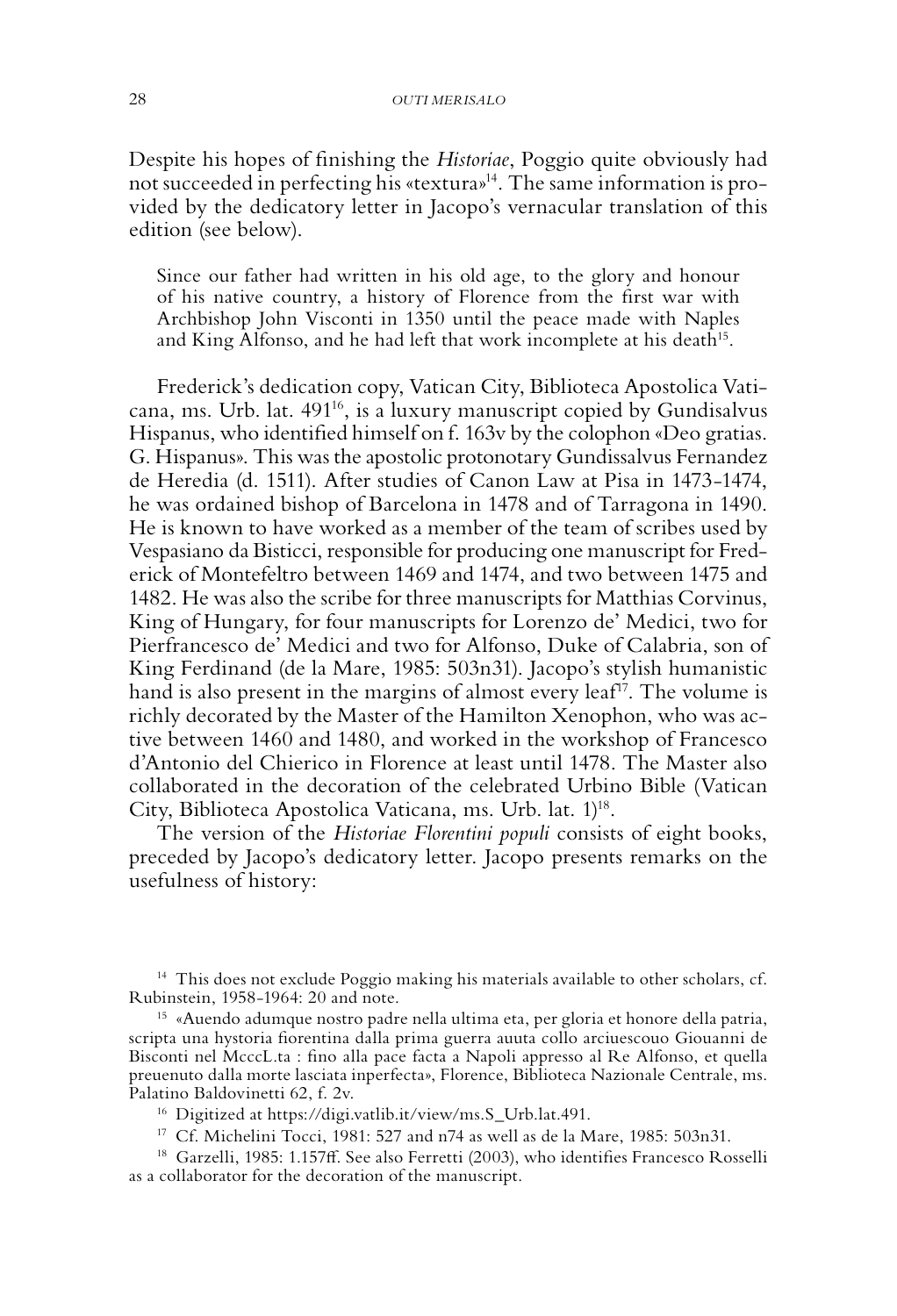From this, the great usefulness to mankind of history, [that] most faithful guardian of things, may be gauged, as well as the degree to which those having led most famous lives, are in her debt, since she alone keeps them constantly in our minds. Through the knowledge of history, let us be inspired by the memory of famous deeds to strive after immortality and learn from other people's deeds and individuals' lives the [ir] plans, manners, fortune's changes and uncertain outcomes of wars<sup>19</sup>.

The text brings to mind Poggio's preface to *De varietate fortunae*. In fact, it parallels Poggio's observations on the function of history.

[History] alone brings into our view the deeds and virtues of famous men so that we may imitate them. Through history, things past are brought again before our eyes and those habitually destroyed by antiquity are brought back as if they were new. It may well be said that nobody would know anything about ancient deeds of excellent men far removed from our own time, if they were not brought to people's attention by works of literature and history20.

Poggio's statement, «Consequently, history must be considered to be of great utility to humans»21, corresponds to Jacopo's «the great usefulness to mankind of history»22, whereas «This diligent guardian and faithful memory of things past»23 corresponds to Jacopo's «[that] most faithful guardian of things»24.

<sup>19</sup> «Hinc quantum utilitatis generi humano historia fidissima rerum custos afferat, quantumque omnes, qui haud in obscuro aetatem egere illi debeant, cum ea sola presentes nobis illos semper faciat, intelligi potest. Cuius e cognitione clarissimorum facinorum memoria ad immortalitatis studium excitemur, atque ex aliorum operibus et uniuscuiusque uita, consilia, mores, fortunae uarietates, et incertos bellorum euentus cognoscamus», ms. lat. Z.392 (=1684), f. 1v. 20 «hec sola illustrium uirorum facta uirtutesque nostro in conspectu ad imitandum

proponit […] cuius ope preterita representantur nobis et que uetustas solet delere, reddit tanquam recentia. Nullus quippe priscas et ab etate nostra remotas excellentium uirorum gestas res nosset, nisi litterarum monumentis et historie munere in luce hominum uersarentur», Bracciolini, 1993, Proemium 8-13.

<sup>21</sup> «Magnam igitur utilitatem afferre mortalibus historia censeri debet», Bracciolini, 1993, Proemium 4-5.

<sup>22</sup> «quantum utilitatis generi humano», see n19 above.

<sup>23</sup> «Hec diligens custos et fida preteritorum memoria», Bracciolini, 1993, Proemium 7-8.

<sup>24</sup> «historia fidissima rerum custos», see n19 above. History as «magistra vitae» («life's teacher») is of course one of the central humanist «topoi» going back to Cicero, 1860, *De oratore* 2.36 «Historia vero testis temporum, lux veritatis, vita memoriae, magistra vitae, nuntia vetustatis, qua voce alia nisi oratoris immortalitati commendatur?», trans. by Watson, p. 92: «By what other voice, too, than that of the orator, is history, the witness of time, the light of truth, the life of memory, the directress of life, the herald of antiquity, committed to immortality?». For the reality of humanist historiography, see Ianziti, 2011: 10.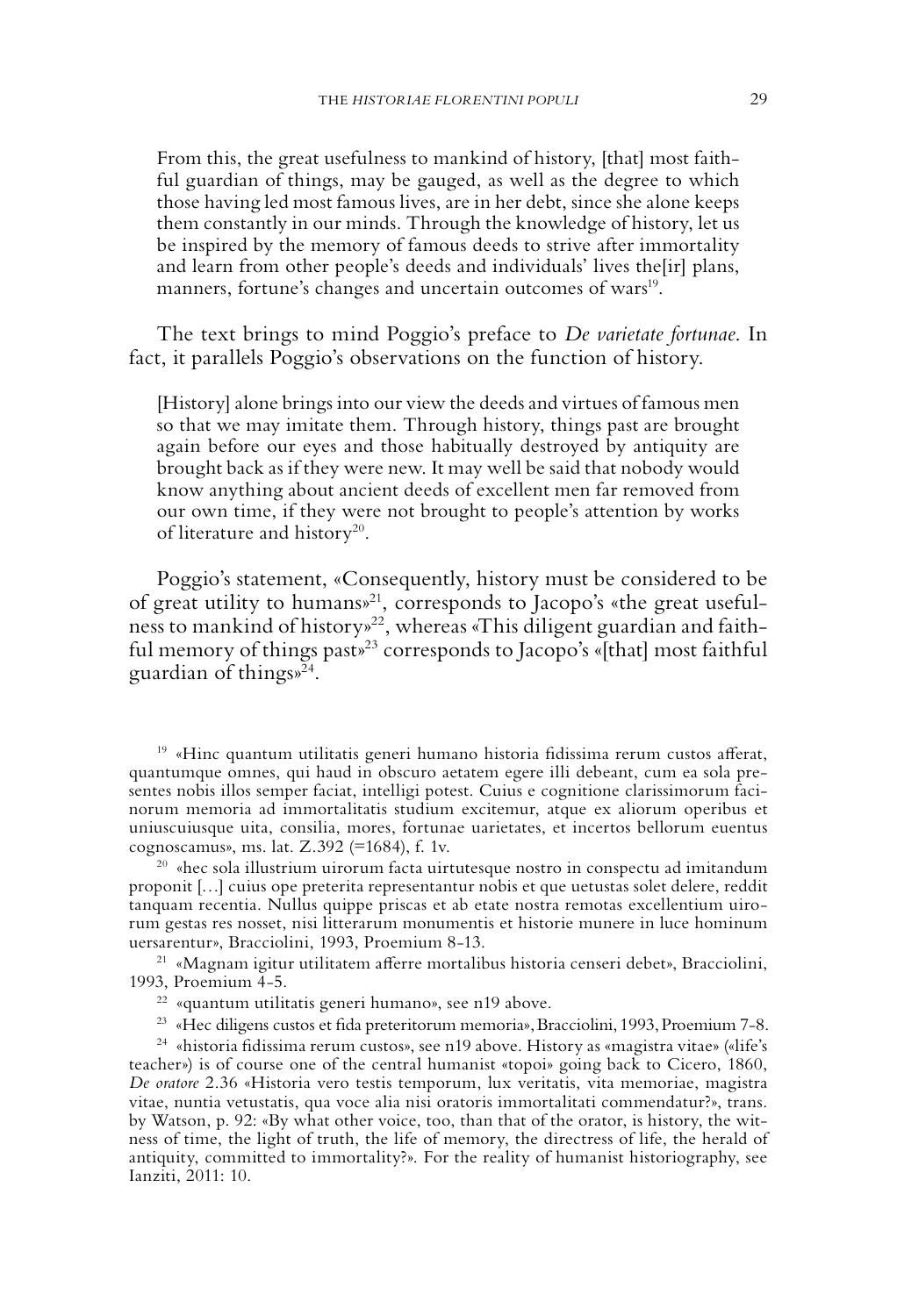The expression «fortune's changes»<sup>25</sup> is of course a direct reference to Poggio's treatise. Jacopo, after lamenting the disappearance of great patrons, such as Alfonso of Aragon and Pope Nicholas V, proceeds to a tribute to Frederick as a new great patron of learning and an appropriate dedicatee for the book since he had been a friend of Poggio's<sup>26</sup>. In view of Jacopo's subsequent anti-Medicean activities and Frederick's role in the Pazzi conspiracy, the dedicatory letter is quite an early sign of Jacopo's political positioning<sup>27</sup>.

Jacopo outlines his own contribution to Poggio's text as follows: «My main occupation, as soon as my age would permit it, has been to preserve the memory of our state and the memory of many famous men. Thus, I have built up a text out of one divided into eight books and handed it over to posterity to read»<sup>28</sup>.

In the phrase «omnia in octo digesta libros […] in unum corpus redigere», the participle «digesta» may be interpreted as referring either to

<sup>25</sup> «fortunae uarietates»*,* see n19 above.

<sup>26</sup> «I would not doubt that with the passing of this very holy and wise man [Nicholas V] both Latin and Greek letters could with good reason be said to have perished, unless, after the death of this man, deplored, by all the good people, you had not set out, alone among your contemporaries, to support gifted men with your wealth and tell them, by word and encouragement, to keep faith and not be demoralized. Thus, glorious Prince Frederick, since you are the only one of our age not merely encouraging intellects but also combining military science with eloquence and rhetoric, having progressed in philosophy to a point that it is almost impossible to reach for a man employed in other business, regularly writing texts both at home and at war, so that you seem to ignore nothing, nor should anything be totally new to your mind, I have decided to send you the work of my most excellent father, which contains the recent history of Italy. To whom should I dedicate it rather than a person who was his friend and, being himself a learned man, supports and follows up learned men?»; «Cum quo sanctissimo ac sapientissimo homine [Nicholas V] Latinas simul et Grecas litteras periisse merito dicere non dubitarem, nisi tu post suppremum illius diem bonis omnibus deflendum unus extitisses, qui prestanti ingenio uiros tuis opibus sustentares dispersosque ac tanti uiri morte pene attonitos tuis uerbis et cohortationibus bene sperare ac bono esse animo iuberes. Itaque, Illustrissime Princeps Federice, cum solus hac nostra etate sis, qui non modo ingeniis faueas, uerum etiam ad rei militaris scientiam, eloquentiam, et dicendi copiam addideris, in philosophia tantum profeceris, quantum ocioso homini uix conceditur, assidueque domi, ac militie aliquid scribas, aut legas, historias uero preteritorum temporum ita teneas, ut nihil tibi incognitum esse constet, ne quid omnino nouum animo tuo sit, optimi parentis uigilias quibus proxime etatis per Italiam res geste continentur, ad te mittere decreui. Cui enim illa potius dedicarem, quam ei qui et familiaritate secum iunctus fuit, et doctus ipse doctos colit et obseruat?», ms. lat. Z. 392 (=1684), folios 3-3v. For Frederick's authentic interest in learning, cf. e.g. Rinaldi, 2013: 341-55.

<sup>27</sup> For the political implications of Jacopo's literary activities, see Merisalo, 2013b.<br><sup>28</sup> «Mihi uero, ut primum per etatem licuit, ne nostre rei publice plurimorumque clarorum uirorum memoria deperiret, nihil fuit potius quam omnia in octo digesta libros summa cum diligentia in unum corpus redigere ac legenda posteris tradere», ms. lat. Z. 392 (=1684), folio 3v.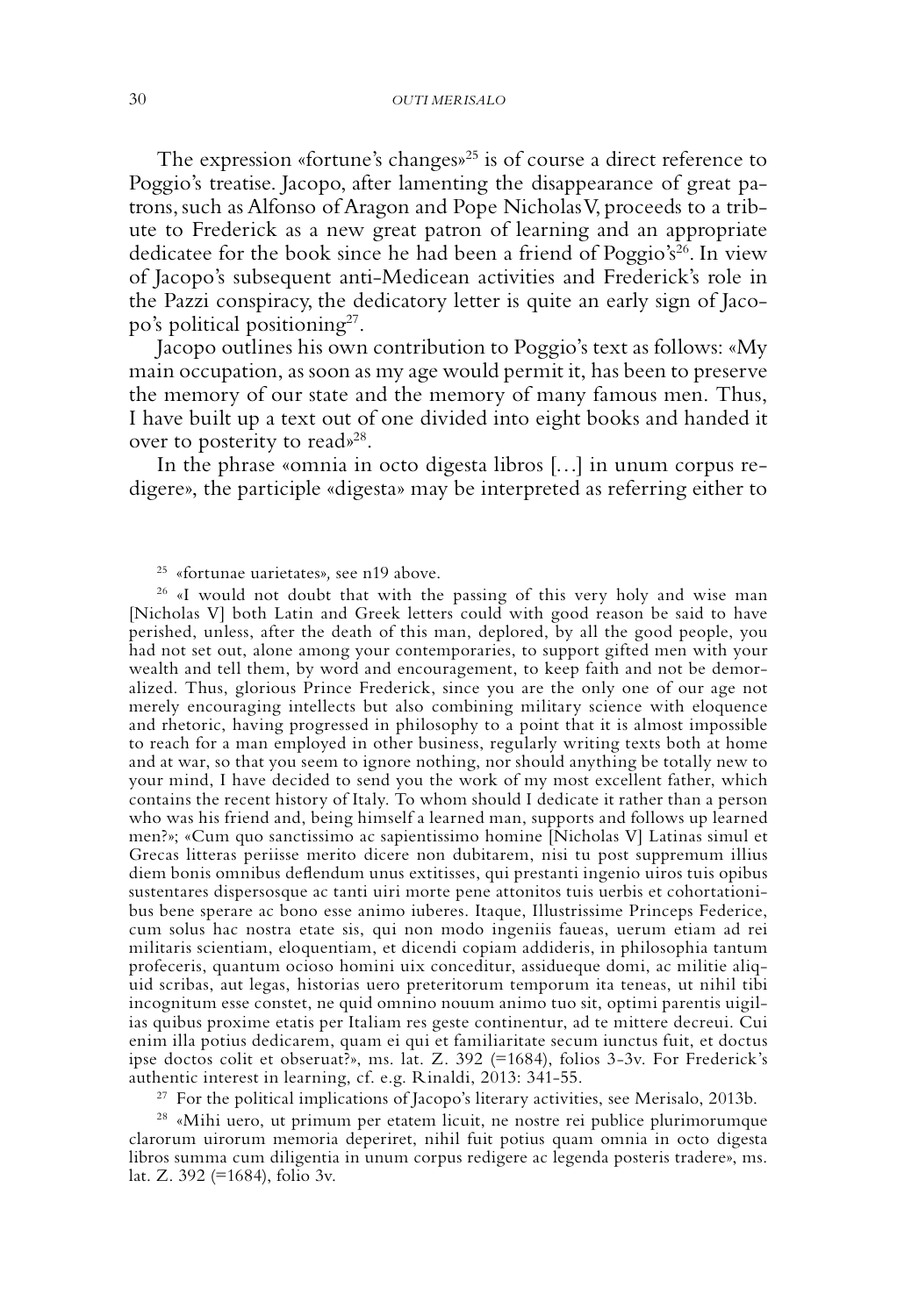Poggio's original revision or to Jacopo's editorial work. Jacopo's vernacular translation (see below) puts it in clearer terms that Jacopo had not only transformed Poggio' «commentaria» into a homogenous text, but had also been the one to divide the text into eight books:

as soon as [my] age and many occupations would permit me, in order to preserve the memory of our city and the deeds of many excellent men in Italy, I have concentrated on making a continuous narrative of [the text], and after having divided it into eight books with the greatest care, publishing it and giving a copy of it to whomever would wish to be informed $29$ .

Jacopo's edition, including the preface to Frederick, was soon reproduced in a Florentine luxury parchment manuscript, now Venice, Biblioteca Nazionale Marciana, ms. lat. Z.392 (=1684). The textual hand is an elegant Italic. In the margins and sometimes in the text a nearcontemporary hand added corrections, and a reader in the seventeenth or eighteenth century provided some annotations in the margins. Images of *putti* on the first folio are reminiscent of those by Mariano del Buono and his workshop. Mariano worked for Vespasiano da Bisticci between 1470 and  $1480^{30}$ . The coat of arms that is also on the first folio has not yet been identified<sup>31</sup>. The manuscript later belonged to G.B. Recanati (1687-1734), who used it for his 1715 edition (see below). The text of the Marciana manuscript is an exact copy of the Urbino text apart from occasional spelling variants and especially the presence or absence of diphthongs.

The treatise is absent from fifteenth-century Medici collections, which is easily explained by Jacopo's anti-Medicean stance. However, an early sixteenth-century manuscript of the *Historiae* entered the Medici private library in 1568. The manuscript, Florence, Biblioteca Medicea Laurenziana, Plut. LXV, 40, is on paper, and it was part of the extensive book collection owned by Canon Antonio Petrei (d. 1570)<sup>32</sup> that became part of the Medici library in that year. Petrei was a teacher and noted bibliophile who collected autographs of Boccaccio and Petrarch (Morandini,

<sup>29</sup> «come prima et per l'eta et per molte occupationi m'e stato licito, achioche la memoria della cicta nostra et le opere di molti prestantissimi huomini per Ytalia non manchassi, a nessuna altra cosa o piu dato opera che a ridurla insieme, et diuisola con somma diligentia in octo libri, mandarla in luce et farne copia a ciascuno desideroso d'intendere», Florence, Biblioteca Nazionale Centrale, ms. Palatino Baldovinetti 62, folio 2v.

<sup>30</sup> For Mariano, see Garzelli, 1985, vol. 2, plate 689 (Garzelli, 1985: 1.193): a *Corvinianus*, New York Library, Spencer Collection 27, posterior to 1464.

<sup>31</sup> They are not Recanati arms, contrary to Valentinelli's supposition (Valentinelli, 1873: 280, *ad* Cod. 314 «membr., saec. XV, a. 293, l. 200 [Z.L., CCCXCII]. P.»).

 $32$  Ex-libris on folio 1: «A[n]t(onii) petrej can(onici) floren(tini)».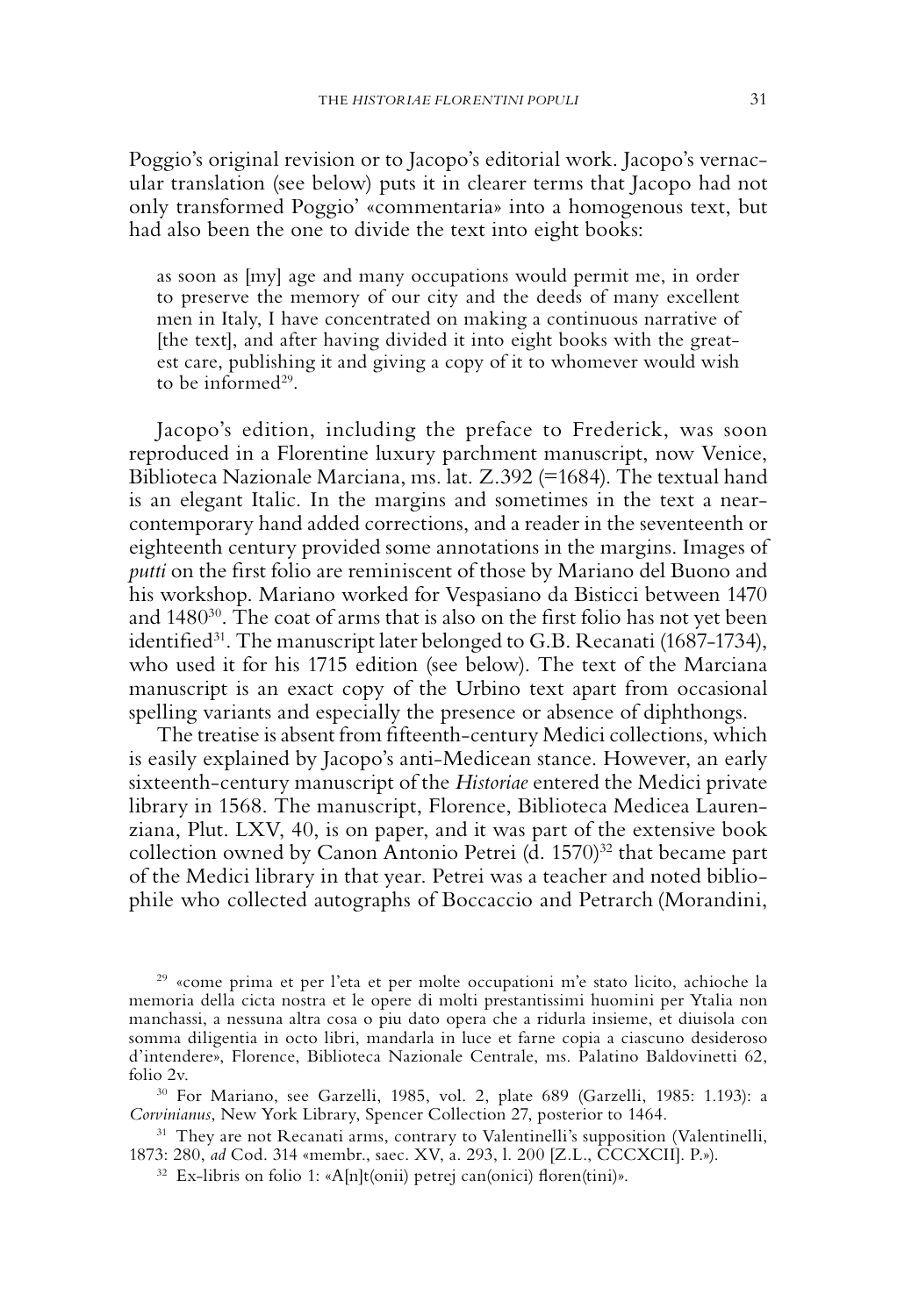1986: 23). The version transmitted in his copy descends from the Urbino version. The volume is characterized by numerous hands, some of them rather inexperienced; in fact, this volume might have been produced as a series of writing exercises.

The fourth manuscript, now Naples, Biblioteca Nazionale, ms. V.G. 34, was written on Italian paper dating from the 1520s-1530s. The writing is in several hands, both Transalpine (one definitely Germanic) and Italian, most of them essentially Gothic hybridae, some *all'antica* cursives. All the marginal hands are Italian (Merisalo, 2013b: 60n18; Merisalo, 2016: 203-04). Just like the Petrei manuscript, this volume might be a school exercise. It belonged to the Farnese library and seems to have been used by cardinal Alessandro Farnese (1520-1589), grandson of Pope Paul III and one of the most powerful political and ecclesiastical figures of the Counter-Reformation<sup>33</sup>. In the inventory made at the death of the cardinal in 1589, it figures as number 13 of the books listed for the «Guardarobba del sig. cardinale» in the Palazzo della Cancelleria in Rome. It was number 27 in the inventory of Latin-language manuscripts compiled after the transfer of the Farnese library to Parma in 1653, and it was number 167 in the Rutinelli inventory of 1737 following the final move of the possessions of the extinct Farnese dynasty to Bourbon Naples in 1736<sup>34</sup>.

While these four manuscripts do not provide substantive information on Jacopo's editorial work, there is a modest, late-fifteenth-century paper manuscript which does. The manuscript, the Palatino Capponiano 64, is now at the Biblioteca Nazionale Centrale of Florence. The library of Marquis Vincenzo Capponi, including an extensive collection of manuscripts collection put together in the eighteenth century by Canon Giovan Vincenzo Capponi, was incorporated into the Palatine library in 1854 (Fava, 1939: 123). Folios 1-88 of the Capponi manuscript contain books 1-4 of the *Historiae Florentini populi,* written in elegant italics. The codicological unit in question is datable to the end of the fifteenth or the beginning of the sixteenth century.35 Consequently, it was not produced in Poggio's or Jacopo's lifetime, but was copied from an earlier volume that has not yet been found. The unit is bound together with parts of Leonardo Bruni's *corpus Demosthenicum* and excerpts of a translation into Italian of Petrarch's *De remediis utriusque fortune.* 

Poggio's text, devoid of title and Jacopo's preface, is preceded by a very short preface in the first person:

<sup>33</sup> For a concise biography, see Merisalo, 2016: 195-196.

<sup>&</sup>lt;sup>34</sup> For the history, including subsequent inventories, of the Farnese library, see Fossier, 1982: 2.

<sup>35</sup> The watermarks most resemble Briquet 3393, Florence 1503-1505.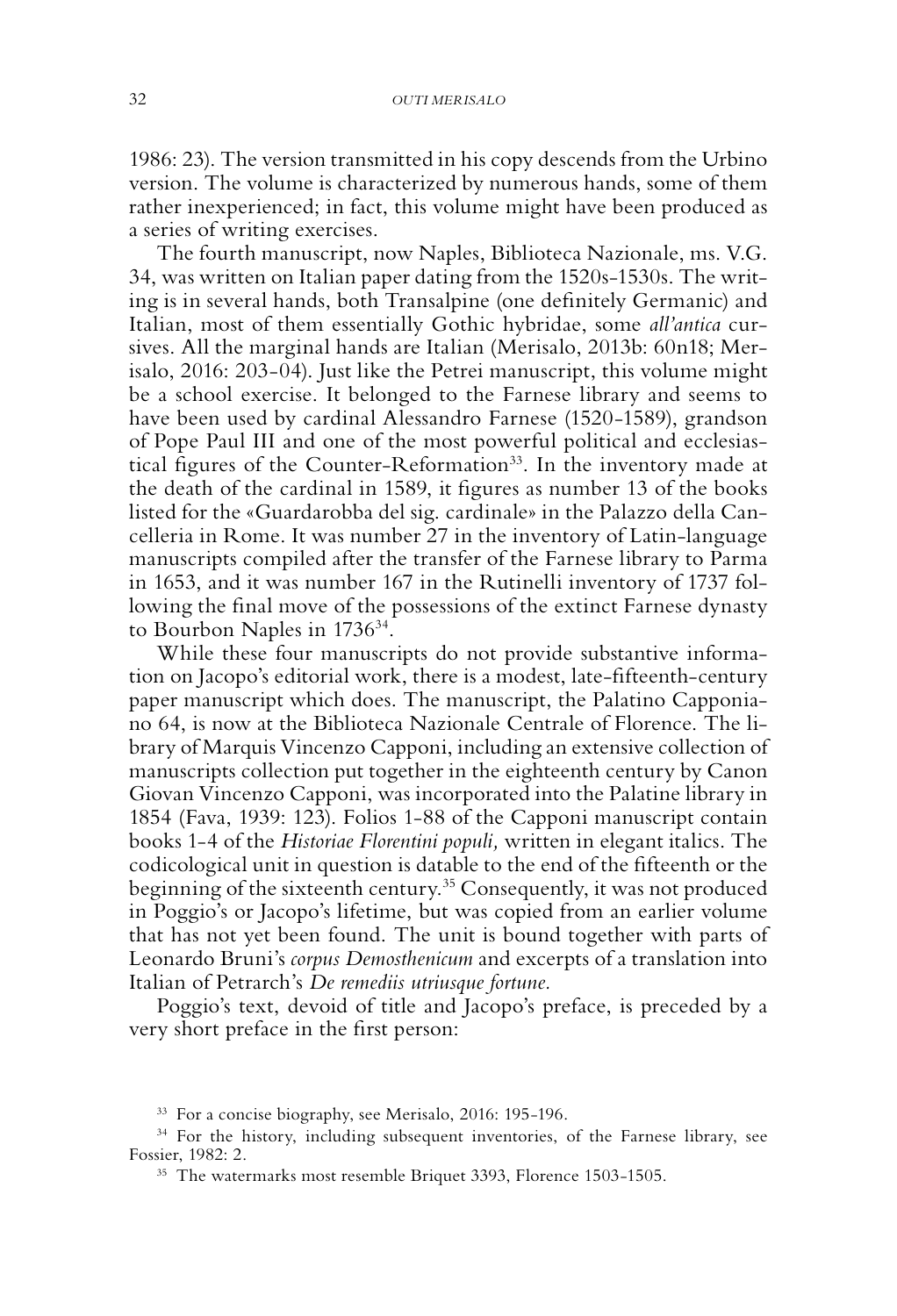Following the industrious example of some writers who have described in historical works certain wars or a certain period of time, I have set out to compose a work which would seem to enhance the reputation of our city and the glory of the [present] author [in the eyes of] posterity. I have decided to describe, in eight books, the wars of the Florentine people, both those of defense and those of aggression, over a period of a little more than one hundred years. It is not a history of deeds of little significance, but of such as are fresh in memory and, among events befallen the Italians during the past few centuries, worthy of being preserved in the memory of posterity<sup>36</sup>.

While the Capponi manuscript only contains books 1-4, the preface explicitly states, 1) that the whole of the text covers the same time period, i.e. 1350-1454, as the text edited by Jacopo, and 2) that the work is divided into eight books. This makes it possible to give another interpretation of Jacopo's formulations «omnia in octo digesta libros summa cum diligentia in unum corpus redigere / diuisola con somma diligentia in octo libri» (see above): «digesta» and «diuiso» would seem to have been the work of Poggio himself.

A detailed comparison of the text of the Capponi manuscript with Jacopo's edition reveals a significant number of differences, including changes in word order, more concision, a different organization of text units, more synthetical and classicizing constructions at sentence and discourse level, and differences in terminology, particularly in the use of more classicizing politico-geographical terms<sup>37</sup>.

The linguistic and discursive features of the Capponi text make a strong case for identifying Poggio as the author and the folios 1-88v as the copy of an early version of books 1-4 of the *Historiae*. The following passage containing explicit statements in the first person is a particularly important one:

They fought a hard battle laying in vain siege to Terranuova, the village of my birth, and many were wounded, many killed. When going away they passed first to the Aretine, then to the area of Cortona, and afterwards to that of Siena, intending to pillage the country. Then they returned to Pisan territory through the Valdinievole<sup>38</sup>.

<sup>36</sup> «Imitatus quorundam scriptorum industriam qui certa bella aut tempora suis historiis sunt complexi, opus mihi desumpsi quod et urbi nostre nomen, et auctori laudem aliquam uideretur apud posteros allaturum. Paulo namque supra centesimum annum Florentini bella populi tum repulsa tum illata recensere institui quę sunt in octo libros digesta**,** neque uero hystoriam rerum gestarum pondere leuem, sed quae recenti fere memoria constet et digna profecto res si qua apud Ytalos aliqua his seculis fuere quę merito posteritatis memorie mandetur», ms. Pal. Capp. 64, f. 1. 37 For details on Jacopo's editorial work, see Merisalo (2007).

<sup>38</sup> «Terranouam, natale meum solum, acri certamine frustra oppugnarunt pluribus sauciis, multis interfectis. Abeuntes in Aretinum primo, tum in Cortonensem, postea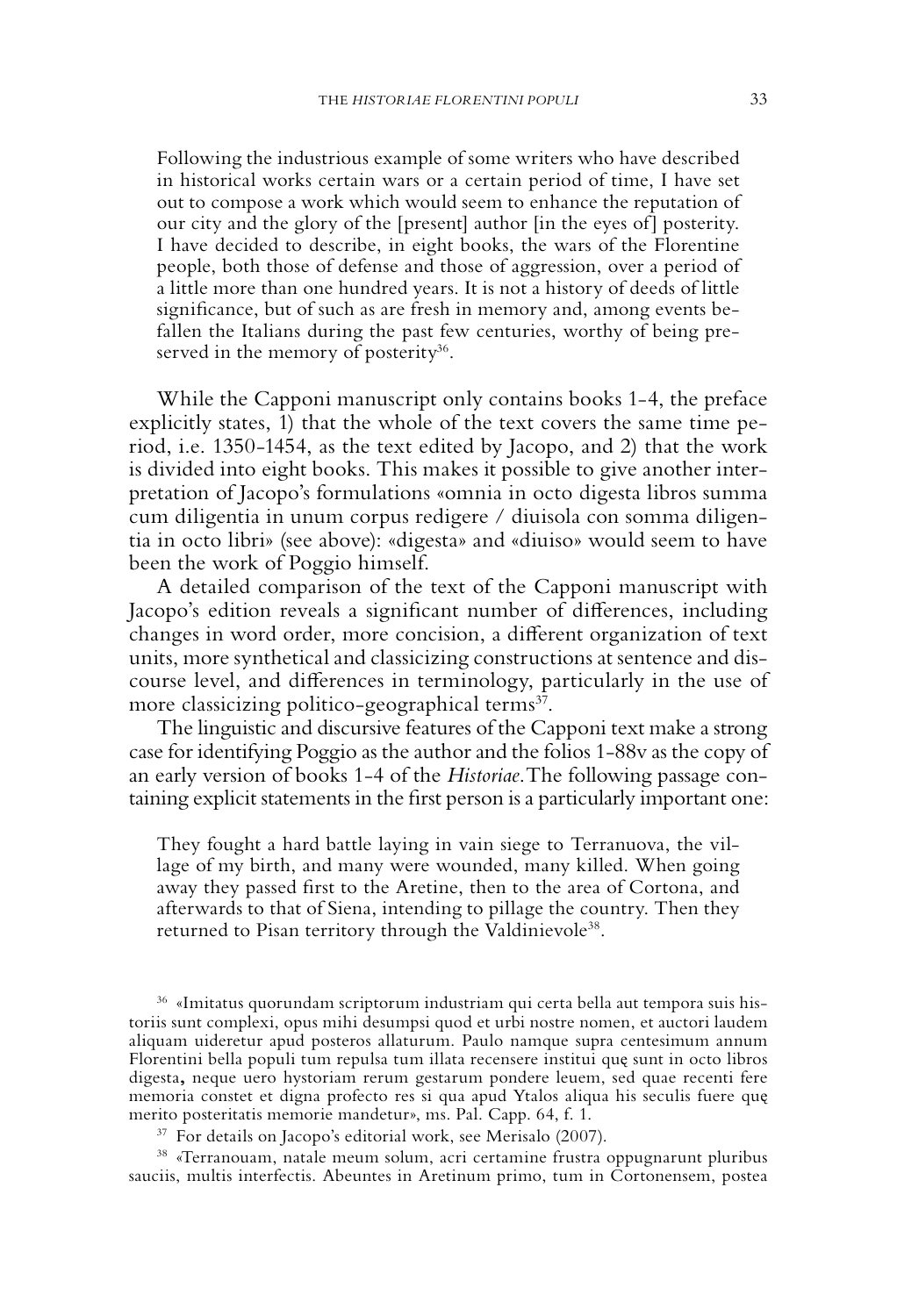In Jacopo's text, this passage has been de-personalized through a complete omission of the reference to Terranuova, and the whole passage is characterized by considerable syntactical concision: «After pillaging the areas of Arezzo, Cortona and Siena they returned to the lands of the Pisans the same way that they had come»<sup>39</sup>.

#### *3. Jacopo's Vernacular Translation*

Jacopo was not content to edit his father's Latin text; he also translated his own edition into the vernacular, complete with the dedication to Frederick of Montefeltro, thus considerably increasing the translation's visibility. While Poggio had been an exclusively Latin-language author, Jacopo had a record of both Latin and vernacular works including a commentary on the *Trionfi* by Petrarch, dedicated to Lorenzo il Magnifico<sup>40</sup>; some of the lives of the *Scriptores Historiae Augustae*; and Poggio's Latin translation of the *Cyropaedia* of Xenophon<sup>41</sup>. Bruni's *Historiae Florentini populi* had already been translated into the vernacular by Donato Acciaiuoli, which shows the newly regained importance of the vernacular in the Florentine municipal context<sup>42</sup>. Jacopo might well have started on the vernacular translation while preparing the edition of the Latin text, since it was already available in 1474. The translation, entitled *Historia/ hystoria fiorentina,* was transmitted in Florentine luxury manuscripts such as Florence, Biblioteca Nazionale Centrale, ms. Palatino Baldovinetti 62; Florence, Biblioteca Nazionale Centrale, ms. II.III.86; and Yale University, Beinecke Library ms. 321, all from the 1470s. In the translation, Jacopo closely follows his own Latin text (Merisalo, 1994). The manuscript Palatino Baldovinetti 62 was written on parchment in 1474 by Francesco di Niccolò di Berto de' Gentiluzzi of San Gimignano<sup>43</sup> (active 1460-1503), a specialist of vernacular texts (de la Mare, 1985: 425, 494, and Appendix I, n19). Jacopo seems to have overseen the production of this manuscript, since his hand is present throughout, but particularly in the margins of quires I-XVI containing the *Historia fiorentina*. On folio 1, decorated with the typical Florentine vinestem (*bianchi girari*), flow-

in Senensem agros populabundi transiere. Deinde in territorium Pisanum per uallem Nebule reuersi sunt», ms. Pal. Capp. 64, folio 14.

<sup>39</sup> «Aretino, Cortonensi Senensique agro populato in Pisanorum fines qua uenerant uia reuertuntur», ms. lat. Z.392 (=1684).

<sup>40</sup> For the contents and political context of the commentary, see Bausi, 2011: 105- 193, and Merisalo, 2013a.

<sup>41</sup> For Jacopo's translation programme, see Merisalo (2004).

<sup>42</sup> For Acciaiuoli's translation, see Bessi, 1990: 322ff.

<sup>43</sup> «MCCCLXXIIII Franciscus me scripsit», f. 150r.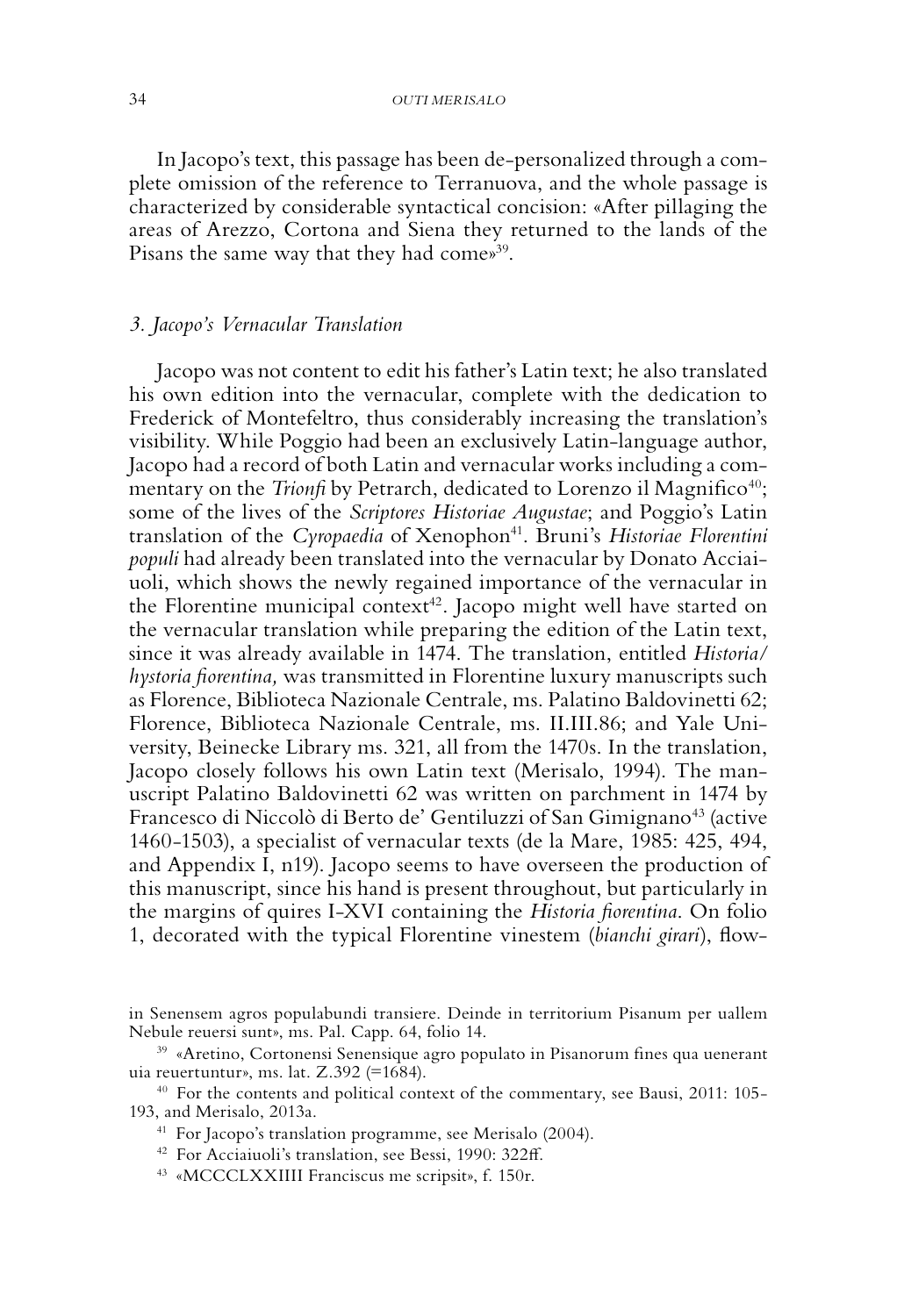ers, canthara and *putti*, there is a portrait of Jacopo, possibly by Francesco d'Antonio del Chierico, and the arms of the Capponi, at the time still followers of the Medici dynasty<sup>44</sup>. The other two manuscripts mentioned were copied for members of the Strozzi family, who had a long history of conflicts with the Medici<sup>45</sup>. Ms. II.III.86, a luxury parchment manuscript with the Strozzi arms on folio 1, was written by no lesser a scribe than Niccolò di Giampiero Fonzio<sup>46</sup>. The manuscript Beinecke Library 321 was written in Florence in 1475 by the same Niccolò Fonzio, presumably for Girolamo di Carlo Strozzi<sup>47</sup>.

The Beinecke manuscript is very probably the model used for the «editio princeps», Jacopo's translation. The work, entitled *Historia fiorentina*, was printed in Venice by Jacobus Rubeus (Jacques le Rouge) in 1476<sup>48</sup>. As to the patronage of the incunable, Jacopo's anti-Medicean stance, welldeveloped in 1476, Girolamo di Carlo Strozzi's probable ownership of the manuscript, as well as his record as the sponsor of the edition printed by the very same Rubeus of Bruni's *Historiae Florentini populi* in vernacular translation, would suggest Strozzi as a strong candidate (Michelini Tocci, 1981: 527n72; de la Mare, 1985: 458). The incunable, which is still present in libraries over the world in a great number of copies<sup>49</sup>, is

<sup>44</sup> The other texts of the volume are one on the Ciompi rebellion and two 1446 letters by Neri di Gino Capponi. The manuscript might have belonged to Pier Capponi (1447-1496), who was to lead the 1494 rebellion against the Medici. The Capponi connection (cf. the Capponi manuscript above) needs further investigation.

<sup>45</sup> On the Strozzi-Medici animosity, see e.g. Martines, 2003: 29-35 and *passim*.

<sup>46</sup> For Fonzio, see de la Mare, 1985: 458 and Appendix I, n19. The manuscript entered the library of the celebrated Florentine scholar Jacopo Gaddi in the seventeenth century, was acquired by Francis Stephen of Lorraine, Grand Duke of Tuscany in 1755, and was subsequently donated by him to the Biblioteca Magliabechiana, now the Biblioteca Nazionale Centrale of Florence, see Fava, 1939: 37-38.

<sup>47</sup> For the identification of the scribe, see de la Mare, 1985: 458 and n295; for the patron, de la Mare, 1985: 516, Appendix I, n40A. The manuscript was part of the Strozzi library until at least the nineteenth century and then passed on to Prince Piero Ginori-Conti (1865-1939). For a detailed description, see Shailor (s.d.). A digital copy is at <https://brbl-dl.library.yale.edu/vufind/Record/3592316> (09/2019). For Strozzi's business dealings with scribes, see Edler De Roover (1952). Meyers (1983) presented a strong case for Beinecke 321 being the model for the incunable. On the one hand, the manuscript presents lengthy discursive marginal notes summarizing the contents (e.g. f. 14v-15) and short marginal titles such as «Alexandro magno» and «Iulio Cesare» on folio 1, of which there is, however, no trace in the incunable. On the other, there are signs in the margins throughout the volume that would seem to correspond to page-breaks of the print (e.g. f. 4). The latter do support Meyers' interpretation (for more details, see Shailor). I have the pleasure of thanking Barbara S. Shailor and the staff of Beinecke Library for letting me examine the original in excellent working conditions in September 2017.<br><sup>48</sup> Hain \*13172, Gesamtkatalog der Wiegendrucke (= GW) M34604; revised editi-

on in 1492, Hain 13173; digitized at <http://daten.digitale-sammlungen.de/~db/0004/<br>bsb00048963/images/> (09/2019).

 $49$  See GW M34604, which lists 164 copies in public institutions.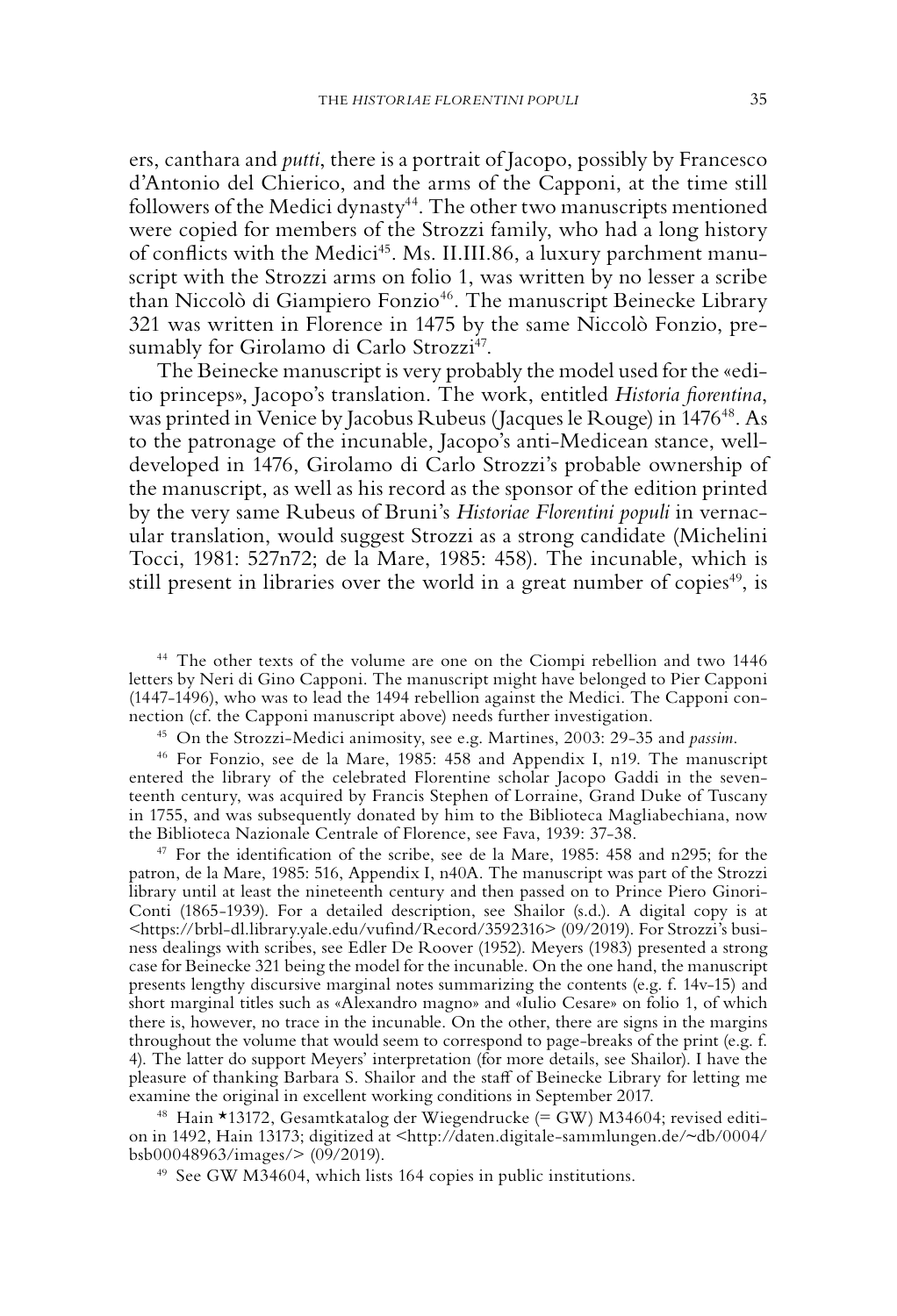thus another monument to Jacopo's political contacts shortly before the Pazzi conspiracy.

#### *4. Recanati's Edition of the Latin Text and the Poggio Renaissance*

Whereas the vernacular translation was widely available in print by the late fifteenth century, Jacopo's Latin edition was only printed at the beginning of the eighteenth century, in a period that saw a new increase of interest in Poggio Bracciolini's works (Kajanto & Merisalo, 1987: 71). The Poggio renaissance was started by the learned Venetian bibliophile G.B. Recanati (1687-1743), a friend of Apostolo Zeno<sup>50</sup>. He published a printed edition in 1715 based on a manuscript in his own library, now the manuscript Venice, Biblioteca Nazionale Marciana, lat. Z.392 (=1684). Contrary to the manuscript reading on folio 1, «[…] libros Historiarum populi Florentini», he entitled the edition *Historia Florentina* (Bracciolini, 1715), perhaps inspired by the title of Jacopo's vernacular version. In his 1734 testament Recanati bequeathed his manuscripts to the Marciana. The *Historiae Florentini populi* entered this library in 1735 (Lugato, 1993: 88).

In his preface, Recanati underlines Poggio's considerable merits in discovering Ancient texts: «Thanks to Poggio's diligence, we have approximately 16 Latin authors who would for ever have been covered in dust and dirt, or would have come to light much later $v^{51}$ . This inspires him to show his gratitude to this «vir meritissimus». He notes that his plans to publish the Florentine history were almost thwarted by unnamed people who argued that Jacopo's vernacular version was quite sufficient: «And I had already been about to edit Poggio's Historia when some people started thrusting his son Jacopo's Italian translation at me and dissuading me from my plan»<sup>52</sup>.

However, Recanati persisted in his plan, pointing out that there were very few Florentine histories in Latin and that Jacopo's vernacular version was neither as reliable as the Latin original nor had its gravitas: «nor does Jacopo's Italian version exhibit the same reliability and seriousness

<sup>50</sup> For Recanati, see Lugato, 1993: 88-96. Recanati's last autograph catalogue contains 319 mss. 103 were sold to another celebrated Venetian bibliophile, Senator Jacopo Soranzo, and the rest went to the Marciana in 1735, see Lugato, 1993: 88. Thanks to Elisabetta Lugato and the rest of the Marciana staff for excellent working conditions in

<sup>51</sup> «Poggii diligentia factum esse, ut sexdecim ferme latinos Scriptores haberemus, qui ceteroquin pulvere situque obsiti perpetuo latuissent, vel tardius multo in lucem

venissent», Bracciolini, 1715: 1. 52 «jamque voti damnatus inibi eram ut Poggianam Historiam ederem, cum Italican Jacobi filii versionem obtrudere mihi quidam caeperunt (et) a proposito deterrere», Bracciolini, 1715: 1.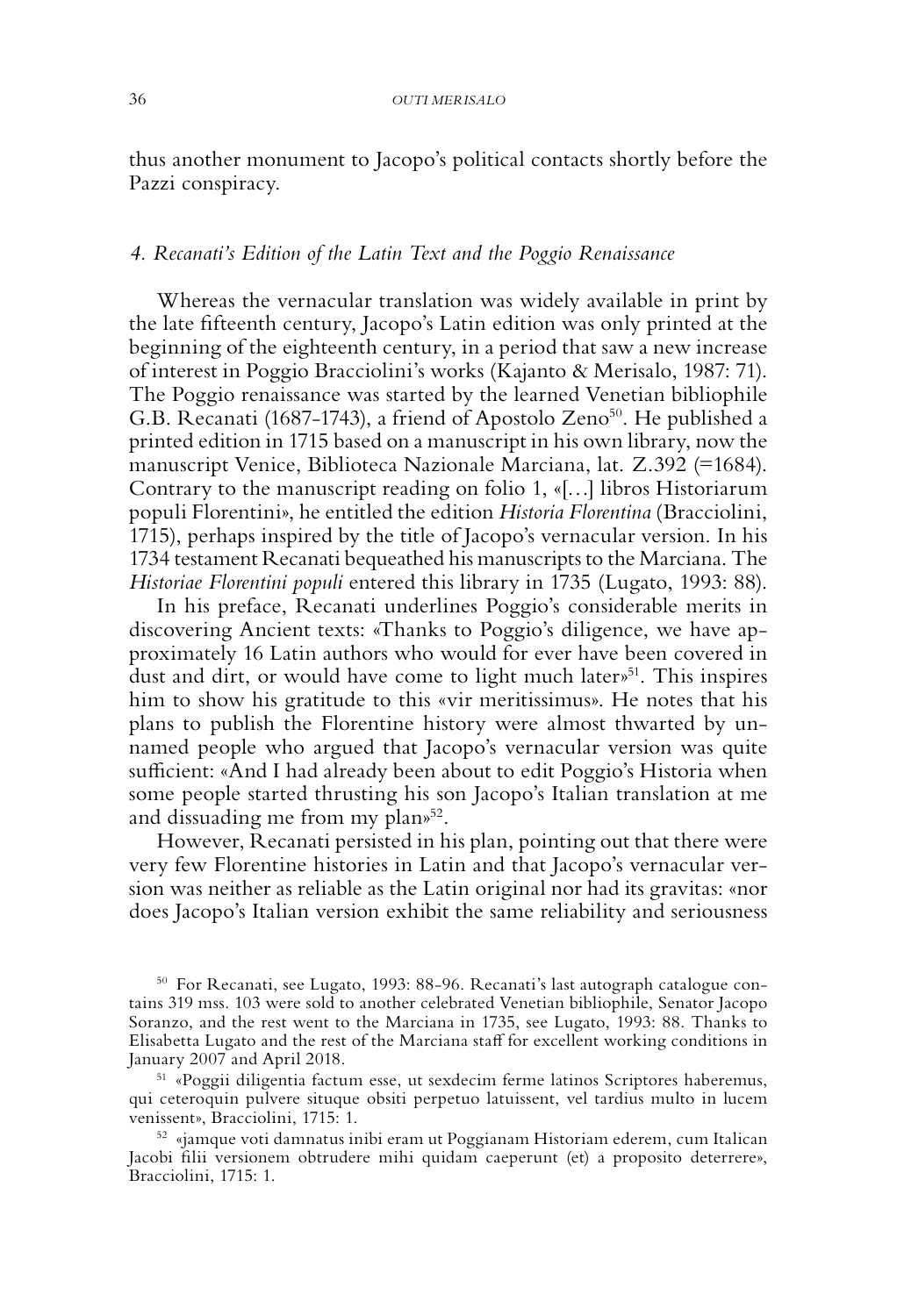as this [original Latin version] of ours . […] Nevertheless, the nature of this kind of lucubrations is such that […] they are always very much inferior to Latin ones<sup>53</sup>.

Next, Recanati gives a well-documented life of Poggio (Bracciolini, 1715: I-XXXIX) which paints a very favourable picture of his merits and appreciation by contemporaries. He concludes by stating that he was motivated to publish this edition as an homage to this «eruditissimus vir» (XXXIX).

Recanati's edition soon inspired the *Poggiana* by Jacques Lenfant, published in Amsterdam in 1720. Lenfant relied heavily on Recanati, which Recanati countered with a volume of extremely polemical corrections entitled *Osservazioni critiche* (Recanati, 1721)*.* The first ever printed edition of all of Poggio's *De varietate fortunae*, published in Paris in 1723 by Oliva and Giorgi54, represented another important element in rekindling interest in Poggio's works.

#### *5. Conclusion*

The history of the transmission of Poggio Bracciolini's last treatise shows the importance of the book historical approach, i.e. a close study of manuscript and printed transmission in their historical and cultural context, for the understanding of the genesis, dissemination and reception of a text. Poggio, set aside by and embittered against the Medici regime, was busy working on a new history of Florence in his last years, but did not manage to complete this extensive text. His text has been partially preserved in one single manuscript. *Historiae Florentini populi* was edited and translated into the vernacular by Poggio's ambitious son Jacopo, who dedicated the Latin treatise to Frederick of Montefeltro, Duke of Urbino, one of the background figures of the Pazzi conspiracy of 1478. The manuscript and print transmission of Jacopo's vernacular translation, *Historia fiorentina*, shows connection to the Strozzi family, an anti-Medicean Florentine dynasty. Consequently, the early history of Poggio's last treatise can only be understood in the context of the material transmission of the work. While the vernacular print had two runs in the fifteenth century, the Latin version remained in manuscripts until the early eighteenth century, when G.B. Recanati published Jacopo's edition. Recanati's publication seems to have re-kindled interest in and

<sup>53</sup> «nec ea ipsa quam Jacobus Italicam edidit, hujus nostrae fidem, (et) gravitatem assequatur […] veruntamen ea est hujusmodi lucubrationum natura, ut […] multo tamen infra latina exempla semper consistant», Bracciolini, 1715: 2-3.

<sup>54</sup> See Kajanto & Merisalo (1987) for the background and philological characteristics of this edition.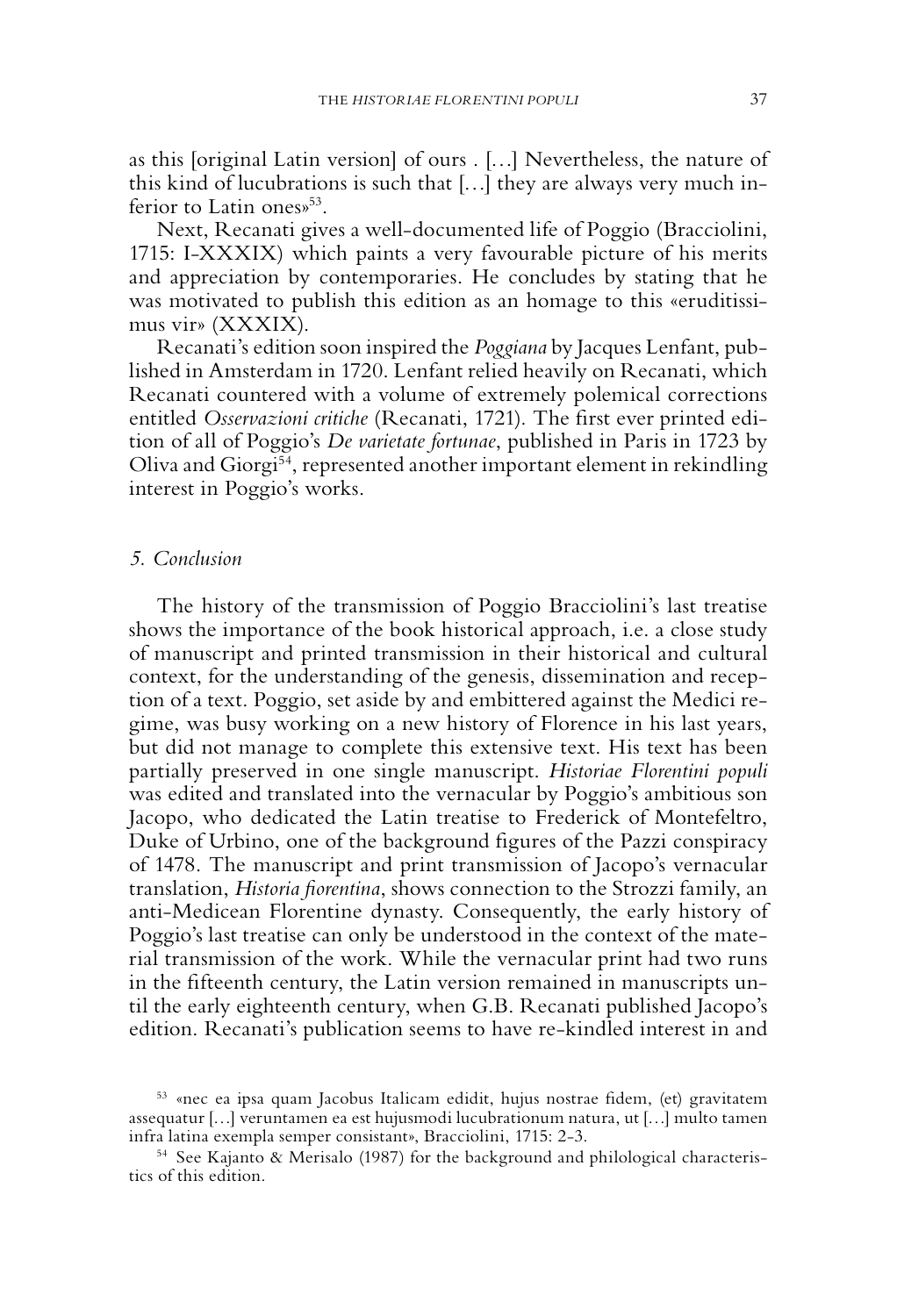appreciation of Poggio's works, since it was soon followed by *Poggiana*, a rather anecdotical biographical work by Lenfant (1720), severely criticized by Recanati, and, more importantly, the first printed edition of Poggio's *De varietate fortunae*, by Oliva and Giorgi, in 1723.

#### *Archival Sources and Manuscripts*

Florence, Biblioteca Medicea Laurenziana, ms. Plut. LXV, 40. Florence, Biblioteca Nazionale Centrale, ms. II.III.86 Florence, Biblioteca Nazionale Centrale, ms. Palatino Baldovinetti 62. Florence, Biblioteca Nazionale Centrale, ms. Palatino Capponiano 64. GW M34604. Poggius, Johannes Franciscus: Historia Florentina, ital. Übers. Jacobus Poggius. [Venedig]: Jacobus Rubeus, 8.III.1476. 2°. In: *Gesamtkatalog der Wiegendrucke* [online][accessed 7 July 2018]. Available at: <http://www. gesamtkatalogderwiegendrucke.de/GWEN.xhtml>; <http://daten.digitalesammlungen.de/~db/0004/bsb00048963/images/>.

Naples, Biblioteca Nazionale, ms. V.G. 34.

New Haven, Yale University, Beinecke Library ms. 321. Available at: <https:// brbl-dl.library.yale.edu/vufind/Record/3592316>.

- Vatican City, Biblioteca Apostolica Vaticana, ms. Urb. lat. 1.
- VaticanCity, Biblioteca Apostolica Vaticana, ms. Urb. lat. 491.

Venice, Biblioteca Nazionale Marciana, ms. lat. Z.392(=1684).

#### *References*

- Bausi F. 2011, *Umanesimo a Firenze nell'età di Lorenzo e Poliziano*, Edizioni di Storia e Letteratura, Roma.
- Bessi R. 1990, *Un traduttore al lavoro: Donato Acciaiuoli e l'elaborazione del volgarizzamento delle "Historiae"*, in P. Viti (ed.), *Leonardo Bruni cancelliere della repubblica di Firenze*. *Convegno di studi (Firenze 27-29 ottobre 1987)*, Olschki, Firenze, pp. 321-338.
- Black R. 1985, *Benedetto Accolti and the Florentine Renaissance*, Cambridge University Press, Cambridge.
- Bracciolini P. 1715, *Poggii Historia Florentina nunc primum in lucem edita, Notisque, & Auctoris Vita illustrata ab Jo. Baptista Recanato patritio Veneto, Academico Florentino*, J. Gabriel Hertz, Venice.
- Bracciolini P. 1723, *Poggii Bracciolini Florentini Historiae De Varietate Fortunae Libri Quatuor. Ex ms. codice Bibliothecae Ottobonianae nunc primum editi, & Notis illustrate a Dominico Georgio. Accedunt ejusd. Poggii Epistolae LVII.quae nunquam antea prodierunt. Omnia a Joanne Oliva Rhodigino vulgate*, Antonius Urbani Coustelier, Paris.
- Bracciolini P. 1984, *Lettere*, vol. 1: *Lettere a Niccolò Niccoli*, ed. by H. Harth, Olschki, Firenze.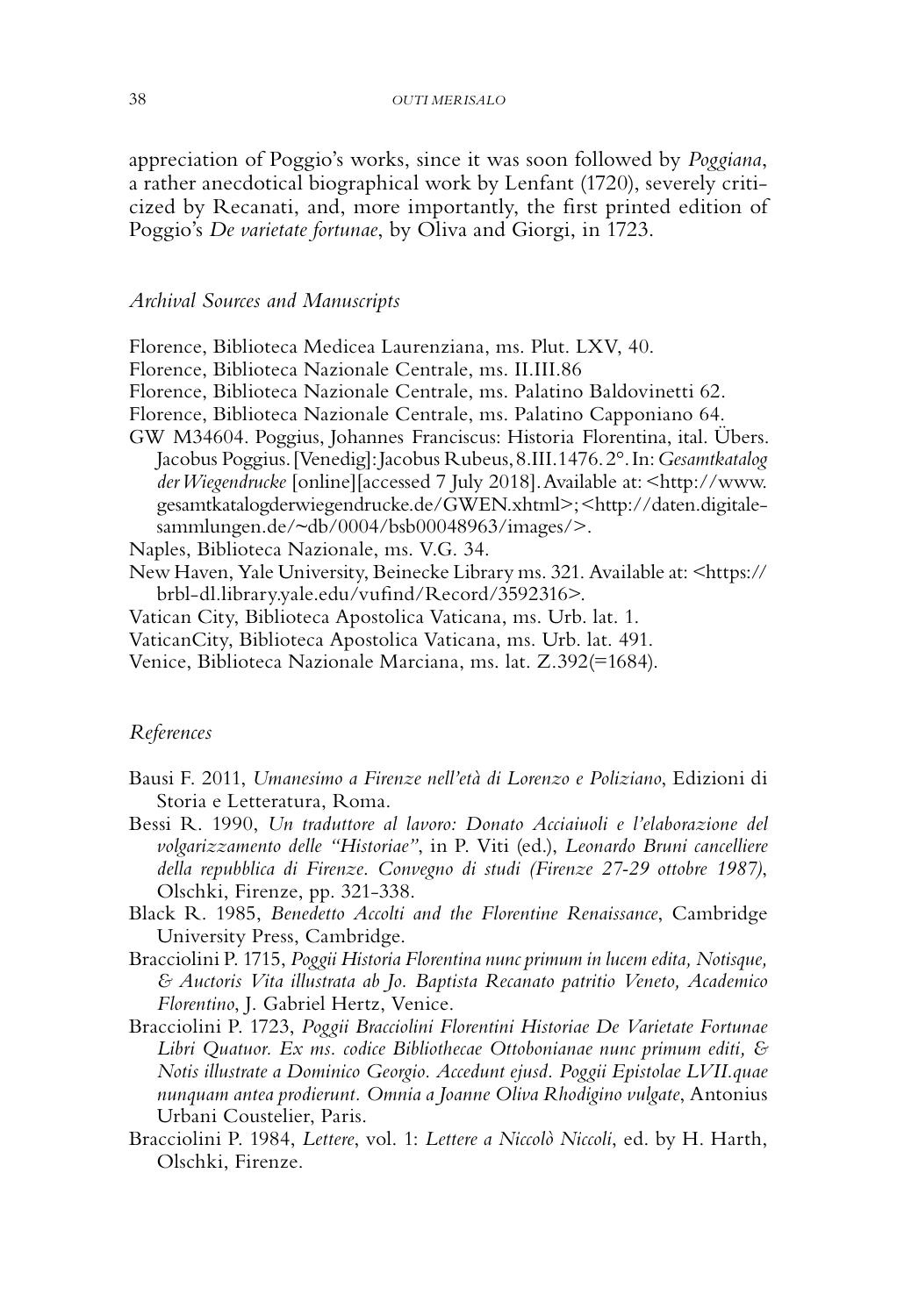- Bracciolini P. 1993, *De varietate fortunae*. *Edizione critica con introduzione e commento a cura di Outi Merisalo*, Suomalainen Tiedeakatemia, Helsinki.
- de la Mare A.C. 1985, *New Research on Humanist Scribes*, in A. Garzelli (ed.), *Miniatura fiorentina del Rinascimento 1449-1525. Un primo censimento*, 2 vols., Giunta regionale Toscana & La Nuova Italia, Firenze, pp. 393-600.

Edler De Roover F. 1952, *Per la storia dell'arte della stampa in Italia. Come furono stampati a Venezia tre dei primi libri in volgare*, «La Bibliofilia», 55, pp. 107-17.

- Fava D. 1939, *La biblioteca nazionale centrale di Firenze e le sue insigni raccolte*, Ulrico Hoepli, Milano.
- Ferretti P. 2003, *Master of the Hamilton Xenophon*, in *Grove Art Online*, <http:// www.oxfordartonline.com/groveart/abstract/10.1093/gao/9781884446054. article.T055065/oao-9781884446054-e-9002293107?rskey=7IK4x6&resu  $lt=1$  > (09/2019).
- Field A. 2017, *The Intellectual Struggle for Florence: Humanists and the Beginnings of the Medici Regime, 1420-1440*, Oxford University Press, Oxford.
- Fossier F. 1982, *La bibliothèque Farnèse.* Étude *des manuscrits latins et en langue vernaculaire*, École française de Rome, Rome.
- Fubini R. 1990, *Umanesimo e secolarizzazione dal Petrarca al Valla*, Bulzoni, Roma.
- Garzelli A. (ed.) 1985, *Miniatura fiorentina del Rinascimento 1449-1525. Un primo censimento*, 2 vols., Giunta regionale Toscana & La Nuova Italia, Firenze.
- Horace 1863, *The Works of Horace*, ed. and trans. by C. Smart and T.A. Buckley, Harper & Brothers, New York.
- Ianziti G. 2011, *Writing History in Renaissance Italy. Leonardo Bruni and the Uses of the Past*, I Tatti Studies in Italian Renaissance History, Harvard University Press, Cambridge.
- Kajanto I., Merisalo O. 1987, *The 1723 Edition of Poggio Bracciolini's* De varietate fortunae. Humanistica Lovaniensia, 36, pp. 71-84.
- Lenfant J. 1720, *Poggiana, ou la vie, le caractere, les sentences, et les bons mots de Pogge Florentin. Avec son histoire de la Republique de Florence, et Un Suplement de diverses Pieces importantes*, vol. 1, Pierre Humbert, Amsterdam.
- Lewis C.T., Short C. 1879, *Harpers' Latin Dictionary. A New Latin Dictionary Founded on the Translation of Freund's Latin-German Lexicon Edited by E. A. Andrews*, Harper & Brothers, New York.
- Lugato E. 1993, *Giambattista Recanati 1687-1734*, in M. Zorzi, P. Bravetti, C. Campana, E. Lugato (eds.), *Collezioni veneziane di codici greci dalle raccolte della Biblioteca nazionale Marciana*, Cardo, Venice, pp. 88-96.
- Martines L. 2003, *April Blood*, Oxford University Press, Oxford.
- Merisalo O. 1994, *Aspetti dei volgarizzamenti di testi classici ed umanistici nel Quattrocento*, in P. De Anna, G. La Grassa, L. Lindgren (eds.), *Italianistica scandinava* 2: *Atti del Terzo Congresso degli Italianisti scandinavi Turku/*Åbo *4.-6.6.1992*, University of Turku, Turku, pp. 267-74.
- Merisalo O. 2004, *Translations and Politics in Fifteenth-Century Florence*, in J. Korhonen, I. Hyvärinen, P. Kallio (eds.), *Etymologien und Entlehnungen: Festschrift Koivulehto*, Neuphilologischer Verein, Helsinki, pp. 181-91.